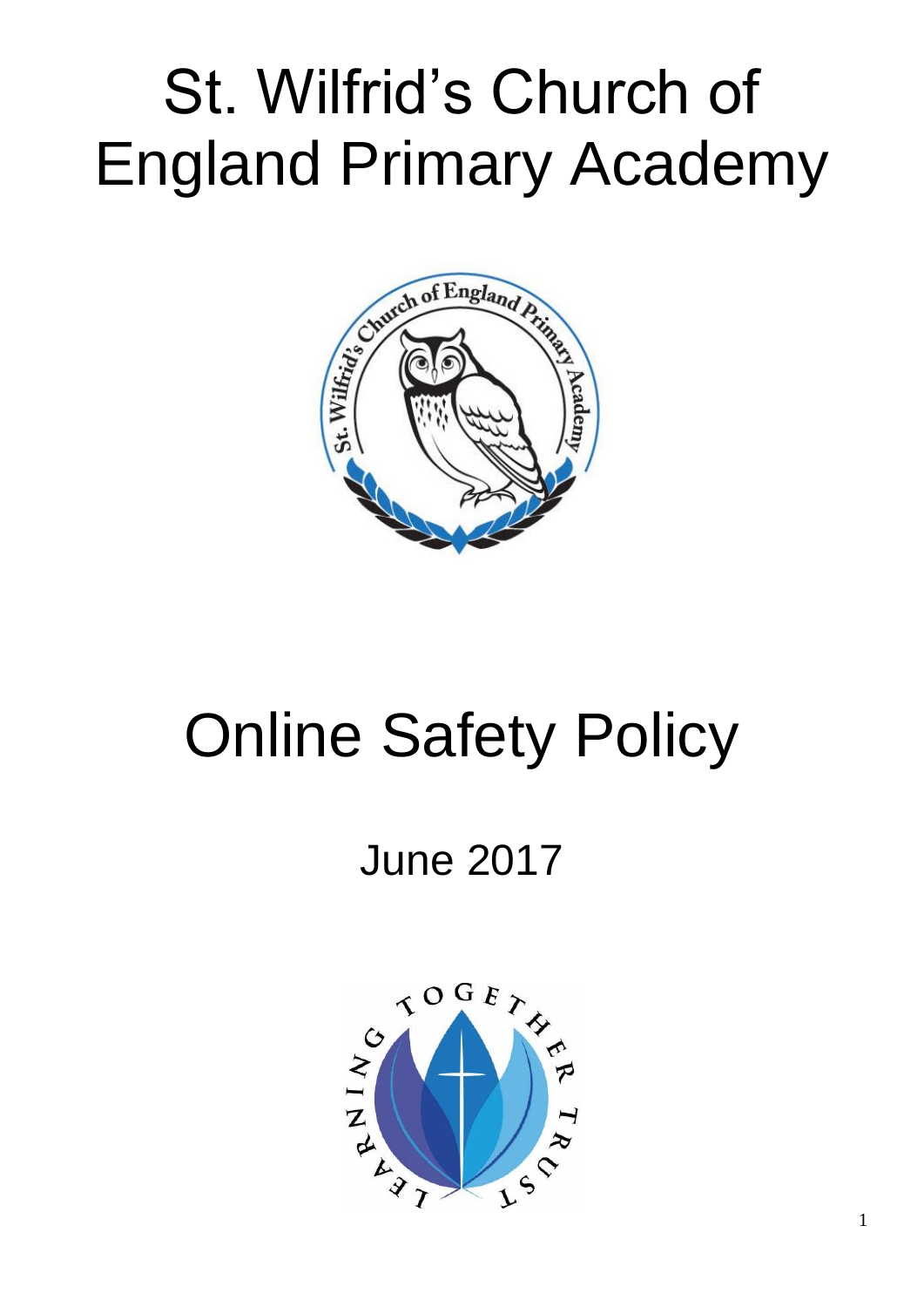#### **Our Christian Values**

As a Voluntary Aided Church of England Primary Academy, we have eight Christian Values, underpinned by love at the heart of everything we do.

Our Christian Values are:

#### **Fair, Kind, Joy, Courage, Forgive, Hope, Peace and Trust Love**

#### **Introduction**

The Online Safety Policy is part of the School Development Plan and relates to other policies including those for safeguarding, computing, anti-bullying, and data protection.

Our Online Safety Policy has been written by the school, building on the Wigan Online Safety Policy and government guidance. It has been agreed by senior management and approved by governors.

#### **Teaching and learning**

#### **Why the Internet and digital communications are important**

 $\Box$  The Internet is an essential element in 21st century life for education, business and social interaction. The school has a duty to provide pupils with quality safe Internet access as part of their learning experience.

 $\Box$  Internet use is a part of the statutory curriculum and a necessary tool for staff and pupils.

 $\Box$  We support our pupils' use of the internet and seek to underpin their knowledge of safe use and protection.

 $\Box$  We provide our pupils with an awareness of how to stay safe online both in the school environment and beyond, and encourage them to be digitally resilient.

 $\Box$  We believe that children should adhere to the certification given to games, DVD's etc.

#### **Internet use will enhance and extend learning**

 $\Box$  Staff will be made aware of and pupils will be educated in the safe use of the internet.

 $\Box$  To ensure staff have regular updates regarding new technologies/ICT resources and in particular receive regular updates through staff training on current/new Online Safety issues

 $\Box$  Clear boundaries will be set and discussed with staff and pupils for the appropriate use of the internet and digital communications (acceptable use policy).

 $\Box$  The school Internet access will be designed expressly for pupil use by Virtue Technologies and will include filtering appropriate to the age of pupils.

 $\Box$  Impero Software will be used to monitor use of the internet and to highlight violations by all users.

 $\Box$  Pupils will be taught what Internet use is acceptable and what is not and given clear objectives for Internet use.

 $\Box$  Pupils will be educated in the effective use of the Internet in research, including the skills of knowledge location, retrieval and evaluation.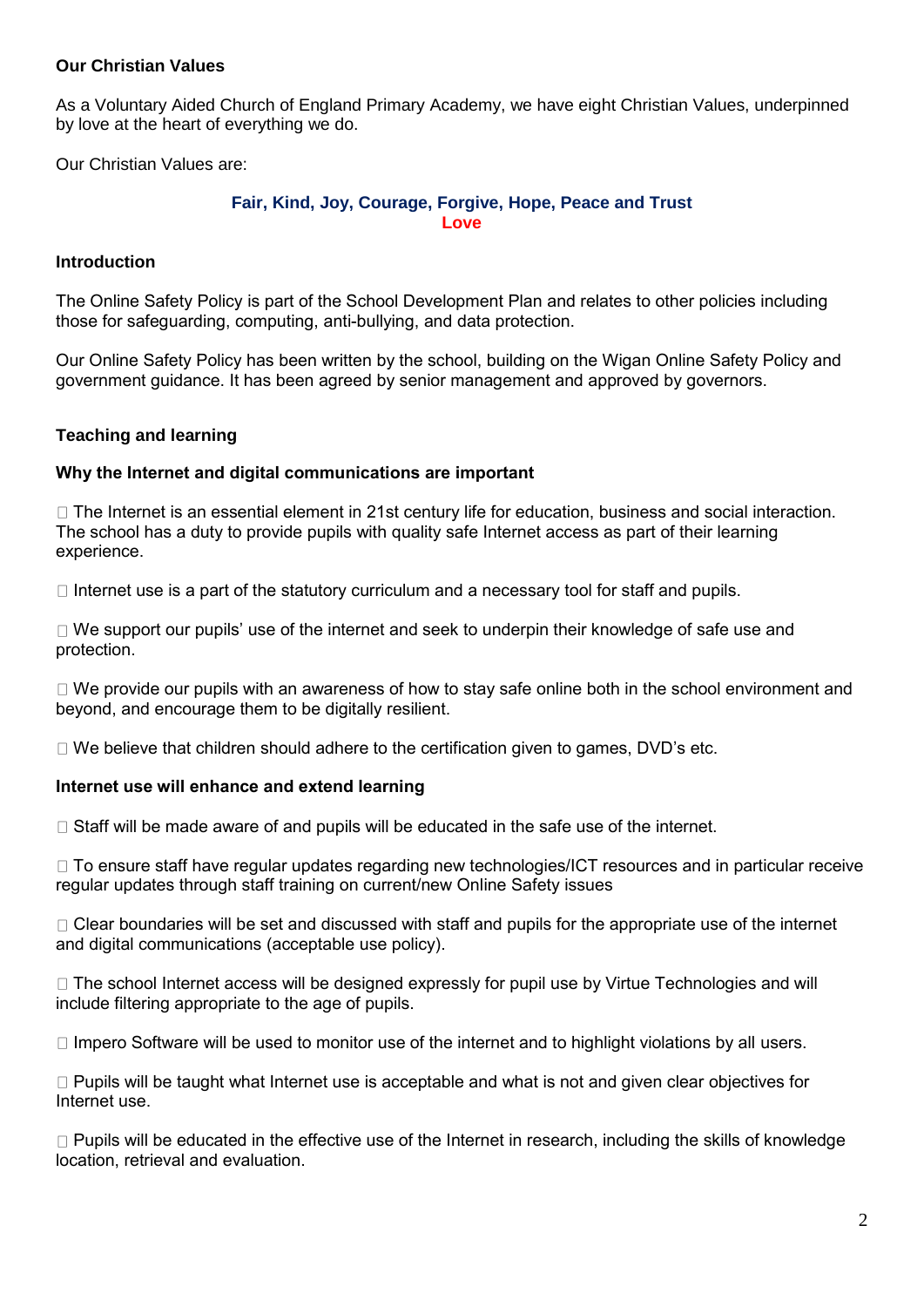#### **Pupils will be taught how to evaluate Internet content**

- $\Box$  The school will ensure that the use of Internet derived materials by staff and pupils complies with copyright law.
- $\Box$  Pupils will be taught the importance of cross-checking information before accepting its accuracy.

 $\Box$  Pupils will be taught how to report unpleasant Internet content e.g. Using the CEOP Report Abuse icon, speaking to an adult.

#### **Cyber Bullying**

Cyber Bullying is action repeated over time taken by one or more children with the deliberate intention of hurting them emotionally via text messages or the internet. Awareness will be raised of these issues and how the children can address them during our Online Safety units of work and regular themed days.

#### **Internet Access**

#### **Information system security**

- ICT systems security will be reviewed regularly including Impero software which monitors use by all users.
- Virus protection will be updated regularly (Sophos)
- Security strategies will be discussed with the internet provider (Virtue Technologies).
- E-mail and other forms of social media
- Pupils may only use approved e-mail accounts on the school system.
- Pupils must be made aware of how they can report abuse and who they can report abuse to.
- Pupils must immediately tell a teacher if they receive offensive e-mail or messages in school.
- In online communication, pupils must not reveal their personal details or those of others, or arrange to meet anyone without specific permission.
- Incoming e-mail and messages should be treated as suspicious and attachments not opened unless the author is known. Filters are in place via Virtue Technologies.
- The school considers how e-mail and messages from pupils to external bodies is presented and controlled.
- The forwarding of chain letters and emails is not permitted.

#### **Published content and the school web site**

- Staff or pupil personal contact information will not be published. The contact details given online are for the school office.
- The Headteacher will take overall editorial responsibility and ensure that content is accurate and appropriate.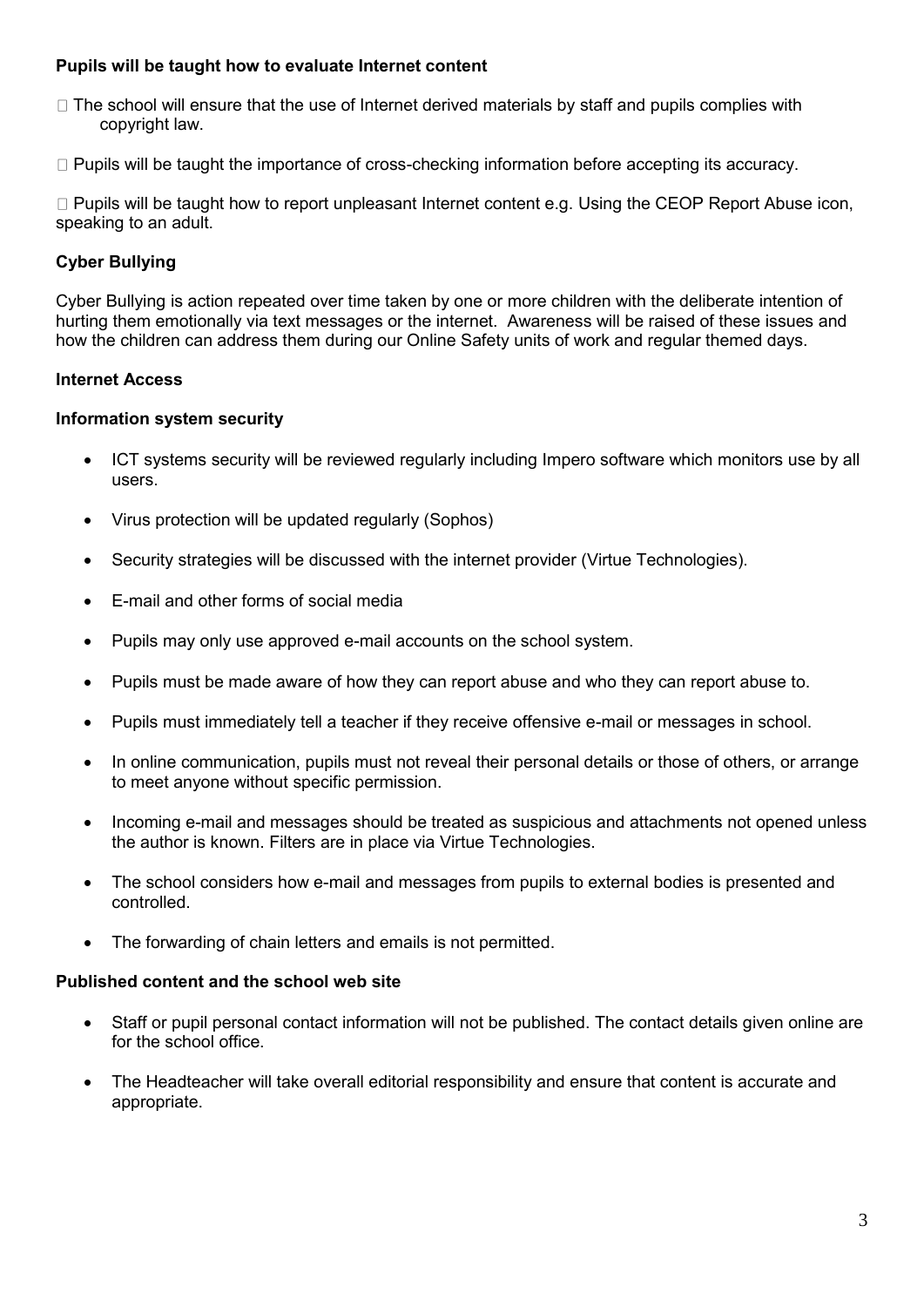#### **Publishing pupil's images and work**

- Photographs that include pupils will be selected carefully so that individual pupils cannot be identified or their image misused. The school will consider using group photographs rather than fullface photos of individual children where appropriate.
- Pupil's full names will not be used anywhere on the school Website or other on-line space, particularly in association with photographs.
- Written permission from parents or carers will be obtained as part of the general permission slip, before photographs of pupils are published on the school Website or other on-line space.
- Parents should be clearly informed of the school policy on image taking and publishing, both on school and independent electronic repositories and permissions for photographs sought from parents/carers.

#### **Social networking and personal publishing and other forms of social media communication**

- The school will educate the school community in the safe use of social networking sites, and consider how to educate pupils and staff in their safe use.
- Pupils will be advised never to give out personal details of any kind which may identify them, their friends or their location.
- Pupils must be made aware of how they can report abuse and who they should report abuse to.
- Pupils should be taught the reasons why personal photos should not be posted on any social network space without considering how the photo could be used now or in the future.
- Pupils and parents will be advised that the use of social network spaces outside school brings a range of dangers for primary aged pupils.
- Pupils will be advised to use nicknames and avatars when using internet based social networking sites.
- Pupils should be advised on security and encouraged to set passwords, to deny access to unknown individuals and block unwanted communications. Pupils should only invite known friends and deny access to others.

#### **Managing, monitoring and filtering**

- The school will work with Wigan LA, and Virtue Technologies to ensure systems to protect pupils are reviewed and improved.
- If staff or pupils come across unsuitable on-line materials, the site must be reported to the Online Safety Officer (Stuart Colothan—Headteacher).
- Senior staff will ensure that regular checks are made to ensure that the filtering methods selected are appropriate, effective and reasonable.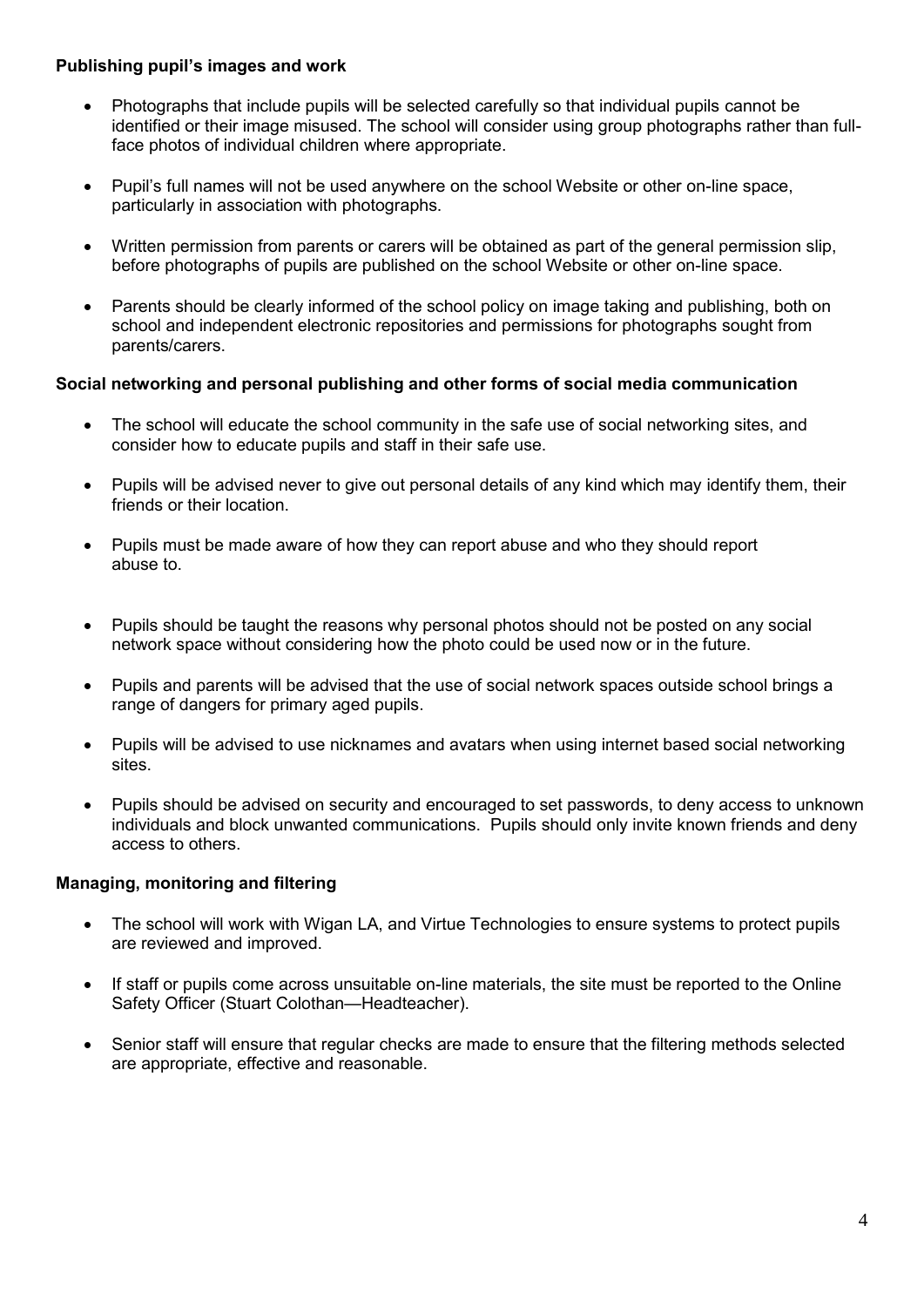#### **Managing videoconferencing & webcam use**

- Video conferencing should use the Wigan educational network to ensure quality of service and security.
- Pupils must ask permission from the supervising teacher before making or answering a video conference call.
- Video conferencing and webcam use will be appropriately supervised for the pupil's age.

#### **Managing emerging technologies**

- Emerging technologies will be examined for educational benefit and a risk assessment will be carried out before use in school is allowed.
- The senior leadership team should note that technologies such as mobile phones and IPads with wireless Internet access can bypass school filtering systems and present a new route to undesirable material and communications. Staff will monitor and supervise all use of Ipads.
- Where contact with pupils is required to facilitate their learning, staff will be issued with a school phone. (See Mobile Phone Policy)
- Mobile phones will not be allowed in school during lessons or formal school time. The sending of abusive or inappropriate text messages or files by Bluetooth or any other means is forbidden. (See Mobile Phone Policy)
- The use of cameras in mobile phones is currently not allowed. (See Mobile Phone Policy)
- Games machines including the Sony PlayStation, Microsoft Xbox and others have Internet access which may not include filtering. Care is required in any use in school or other officially sanctioned location.

#### **Protecting personal data**

Personal data will be recorded, processed, transferred and made available according to the Data Protection Act 1998.

#### **Policy Decisions**

#### **Authorising Internet access**

- All staff, volunteer helpers and students must read and sign to show agreement with the "Acceptable Use Policy for Staff" before using any school Computing resource, including IPads/laptops used for professional use.
- The school will maintain a current record of all staff and pupils who are granted access to school ICT systems.
- At Key Stage 1 and 2, access to the Internet will be by adult demonstration with supervised access. Pupils will be advised to use the preferred search engine 'KidRex' to help them search safely.
- Pupils, parents and carers will be asked to sign and return an "Acceptable Use for pupils" (Computer Rules) consent form. This is generally completed at Parents Evenings or on entry to the school.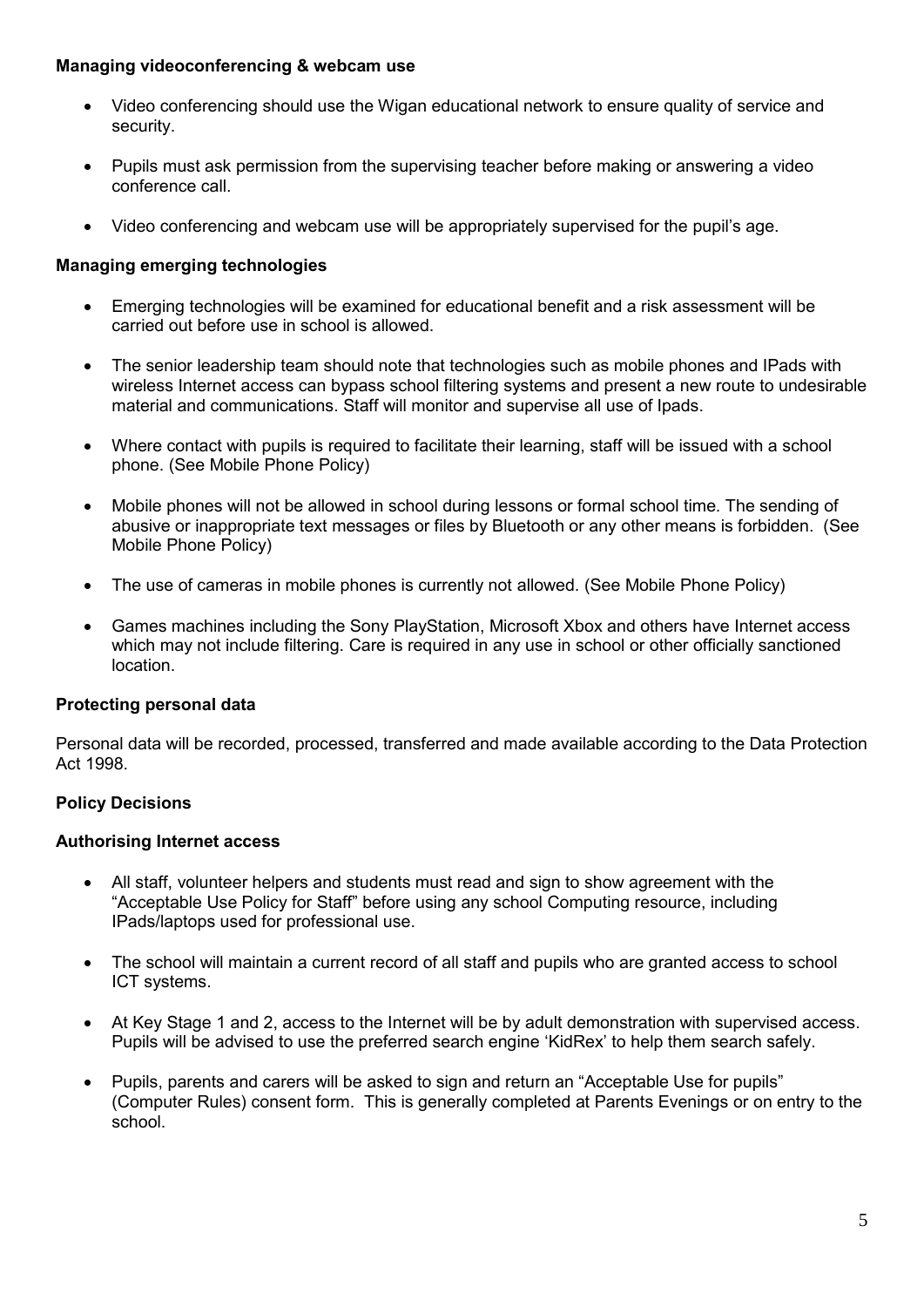#### **Assessing risks**

- The school will take all reasonable precautions to prevent access to inappropriate material. However, due to the international scale and linked nature of Internet content, it is not possible to guarantee that unsuitable material will never appear on a computer connected to the school network. Neither the school nor Wigan can accept liability for any material accessed, or any consequences of Internet access.
- The school will maintain a log of computer usage to enable Impero (monitoring software) violations to be traced. This will be via personal log ons from Year 1 upwards for all staff and pupils.
- Other users of the school server for example students, supply and parents (at training sessions) will be monitored and logged by SLT supported by the Computing subject leaders.
- Staff will be given a copy of the school's guidelines for 'What happens if' scenarios and forms part of the Induction for staff and volunteers.
- The school should audit ICT use to establish if the Online Safety policy is adequate and that the implementation of the Online Safety policy is appropriate and effective. See Appendix 1 for examples of pupil voice questions.

#### **Handling Online Safety complaints**

- Staff will adhere to the School Online Safety Guidelines.
- Complaints of Internet misuse will be reported to the Online Safety lead and action in line with the Wigan Safeguarding Children Board Online Safety policy will be taken.
- Any staff misuse that suggests a crime has been committed, a child has been harmed or that a member of staff is unsuitable to work with children should be reported to the LADO (Local Authority Designated Officer) within one working day in accordance with Wigan Safeguarding Board policies.
- Any complaint about staff misuse must be referred to the Headteacher and if the misuse is by the Headteacher it must be referred to the Chair of Governors in line with Wigan Safeguarding Board Child Protection Procedures.
- Complaints of a child protection nature must be dealt with in accordance with school child protection procedures.
- Pupils, parents and staff will be informed of the complaints procedure.

Parents and carers attention will be drawn to the School Online Safety Policy in newsletters, the school brochure, on the Online Safety page on the school Website and regular communications specifically on Online Safety. Parents and carers will receive a copy of the Online Safety guidance brochure "Children Computing and Online Safety" and other appropriate literature to discuss with their children including Digital Parenting Magazine.

The school will maintain a list of Online Safety resources for parents/carers.

Opportunities will be given for parents and carers to attend workshops/meetings with resources available to support parents with parental control measures at home. The school website will feature such resources to download.

The school will ask all new parents/carers to sign the "Acceptable Use for pupils" document when they register their child with the school.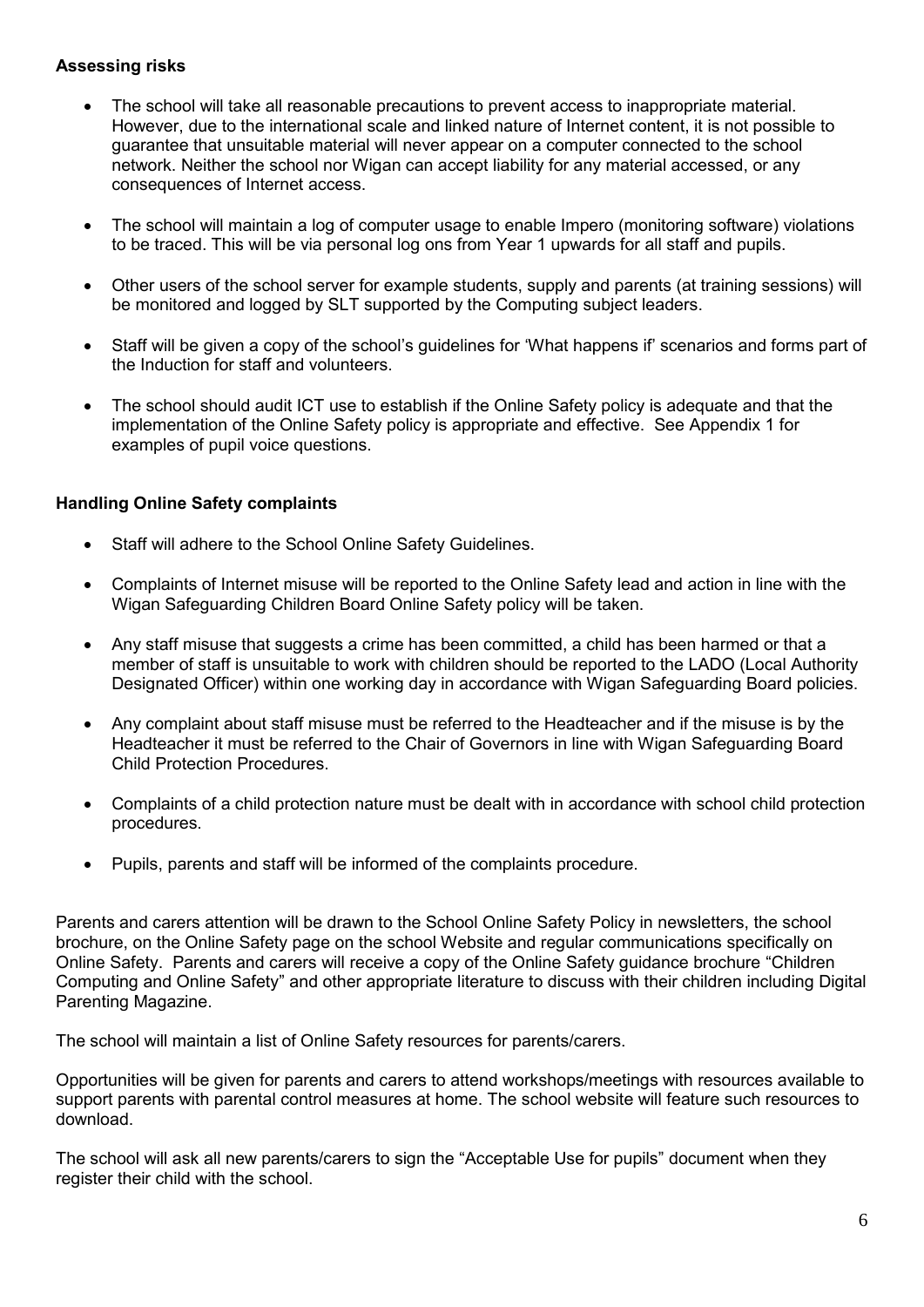#### **Monitoring and Review**

The Headteacher monitors the effectiveness of this policy on a regular basis. The Headteacher also reports to the governing body on the effectiveness of the policy and, if necessary, makes recommendations for further improvements.

**Signed:** 

**Headteacher: Mr. S. Colothan**

**Date: June 2017**



#### **Appendix 1**

#### **Sample questions for pupils**

1. If you felt uncomfortable about anything you saw or if anybody asked you for your personal details such as your address on the internet would you know where to go for help?

2. If anybody sent you hurtful messages on the internet or on your mobile phone would you know who to tell?

3. Can you tell me one of the rules your school has for using the internet?

4. Do you understand what the risks of posting inappropriate content on the internet are?

#### **Appendix 2**

Click Clever Click Safe

Zip it

Keep your personal stuff private and think about what you say and do online

Block it

Block people who send nasty messages and don't open unknown links and attachments

Flag it

Flag up with someone you trust if anything upsets you of if someone asks you to meet offline.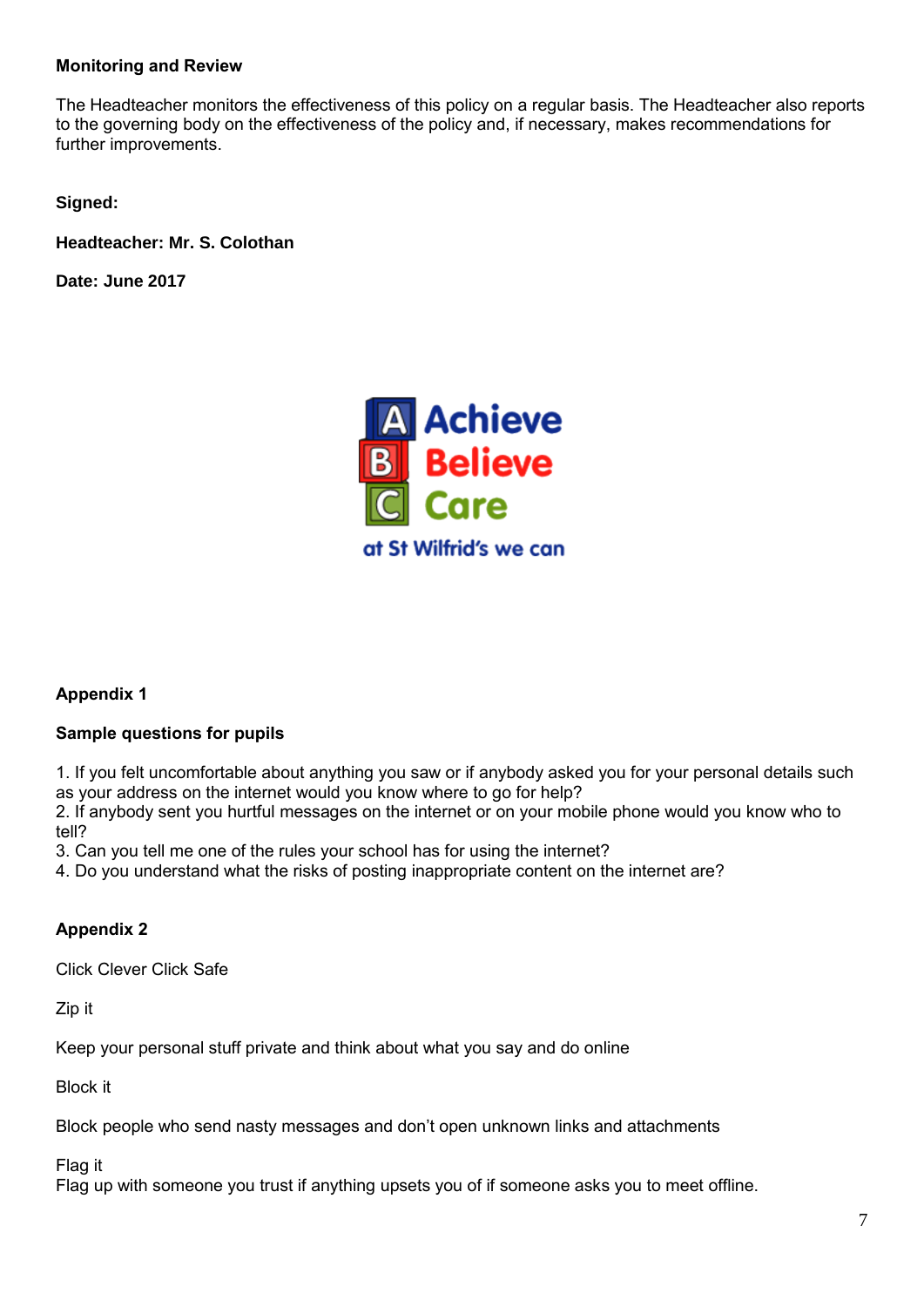### **Appendix 3**

Our rules to help us stay safe online.

# Think then Click

These rules help us stay safe on the Internet

- We only use the internet when an adult is with us
- We can click on the buttons or links when we know what they do
- We can search the Internet with an adult
- We always ask if we get lost on the Internet
- We can send and open emails together
- We can write polite and friendly messages/emails to people that we know

## Think then Click

Our KS2 E-Safety Rules

- We ask permission before using the Internet
- We only use apps/websites that an adult has chosen
- We tell an adult if we see anything we are uncomfortable with
- We immediately close any webpage we are not sure about
- We only email people an adult has approved
- We send emails, messages and attachments that are polite and friendly
- We never give out personal information or passwords
- We never arrange to meet anyone we don't know s.
- We do not share passwords with other people s)
- We do not open emails sent by anyone we don't know
- We do not use internet chat rooms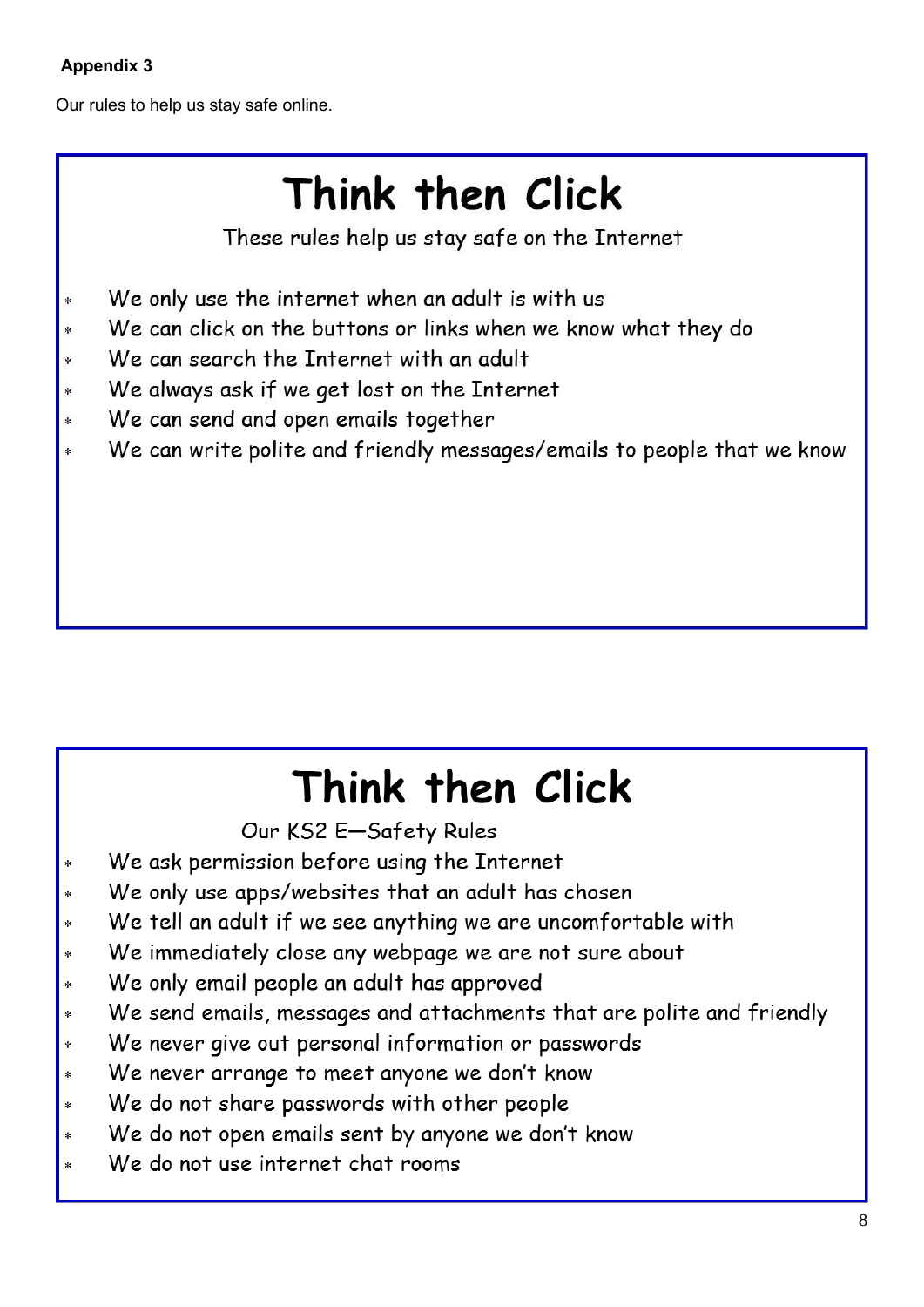#### **Appendix 4**

#### **Responding to & managing sexting incidents**

#### **Context**

With the rise of sexting incidents involving young people, this guidance aims to help schools identify sexting incidents, manage them and escalate appropriately.

#### **For school staff**

Remember: The production and distribution of sexting images involving anyone under the age of 18 is illegal and needs very careful management for all those involved.

#### **Step 1:**

If a device is involved – Confiscate it and set it to flight mode or, if not possible, switch it off

#### **Step 2**:

Seek advice – report to your designated safeguarding lead via your normal child protection procedures.

#### **For the designated safeguarding lead**

Record all incident of sexting, include both the actions you did take as well as the actions you didn't take and give justifications. In applying judgements to each incident, consider the following:

- · Is there a significant age difference between the sender/receiver involved?
- · Is there any external coercion involved or encouragement beyond the sender/receiver?
- · Do you recognise the child as more vulnerable than usual i.e. at risk?
- · Is the image of a severe or extreme nature?
- · Is the situation isolated or has the image been more widely distributed?
- · Have these children been involved in a sexting incident before?
- · Are there other circumstances relating to either sender or recipient that may add cause for concern i.e. Difficult home circumstances?

If any of these circumstances are present, then do escalate or refer the incident using your normal child protection procedures. This includes reporting to the police.

If none of these circumstances are present, then manage the situation accordingly within the school and without escalating to external services. Record the details of the incident, action and resolution.